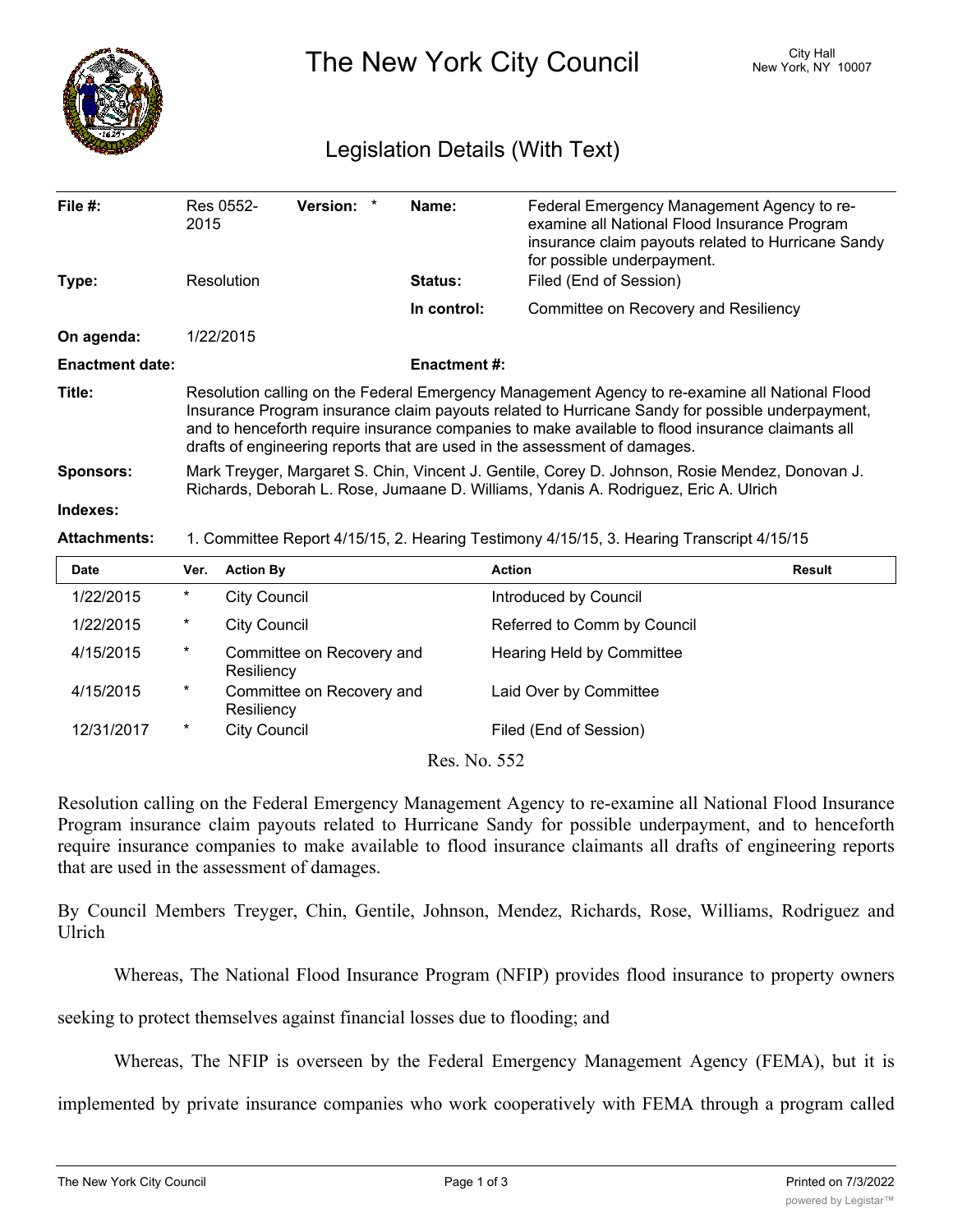## **File #:** Res 0552-2015, **Version:** \*

Write Your Own (WYO); and

Whereas, Through the WYO program, private insurance companies market, sell, administer and adjust NFIP insurance policies; and

Whereas, According to a report by the RAND Corporation, there were 25,916 NFIP insurance policies in place in New York City when Hurricane Sandy hit; and

Whereas, In New York City, 16,264 NFIP insurance claims were made for losses due to Hurricane Sandy; and

Whereas, According to FEMA, an estimated 400 insurance claims in New York have resulted in lawsuits; and

Whereas, In November 2014, in a lawsuit between a homeowner whose property was damaged by Hurricane Sandy and a private insurance company providing an NFIP insurance policy, a Judge in the Eastern District of New York issued a decision that revealed that the defendant insurance company unfairly and unjustly avoided making an insurance payout to the property owner; and

Whereas, In this case, the insurance company and an engineering firm that it retained to assess the property owner's insurance claim were found to have deliberately hidden and re-written drafts of engineering reports; and

Whereas, By hiding and re-writing engineering report drafts, the insurance company overlooked damages that were caused by Hurricane Sandy to the homeowner's property, and deliberately avoided its obligation to make an insurance payout; and

Whereas, The Judge in this case concluded that this practice, whereby insurance companies modify engineering reports to avoid making insurance payouts or to underpay insurance payouts, may be widespread and systematic; and

Whereas, There is concern that as a result of this practice by insurance companies, property owners in New York City who were affected by Hurricane Sandy and who have already had their NFIP insurance claims